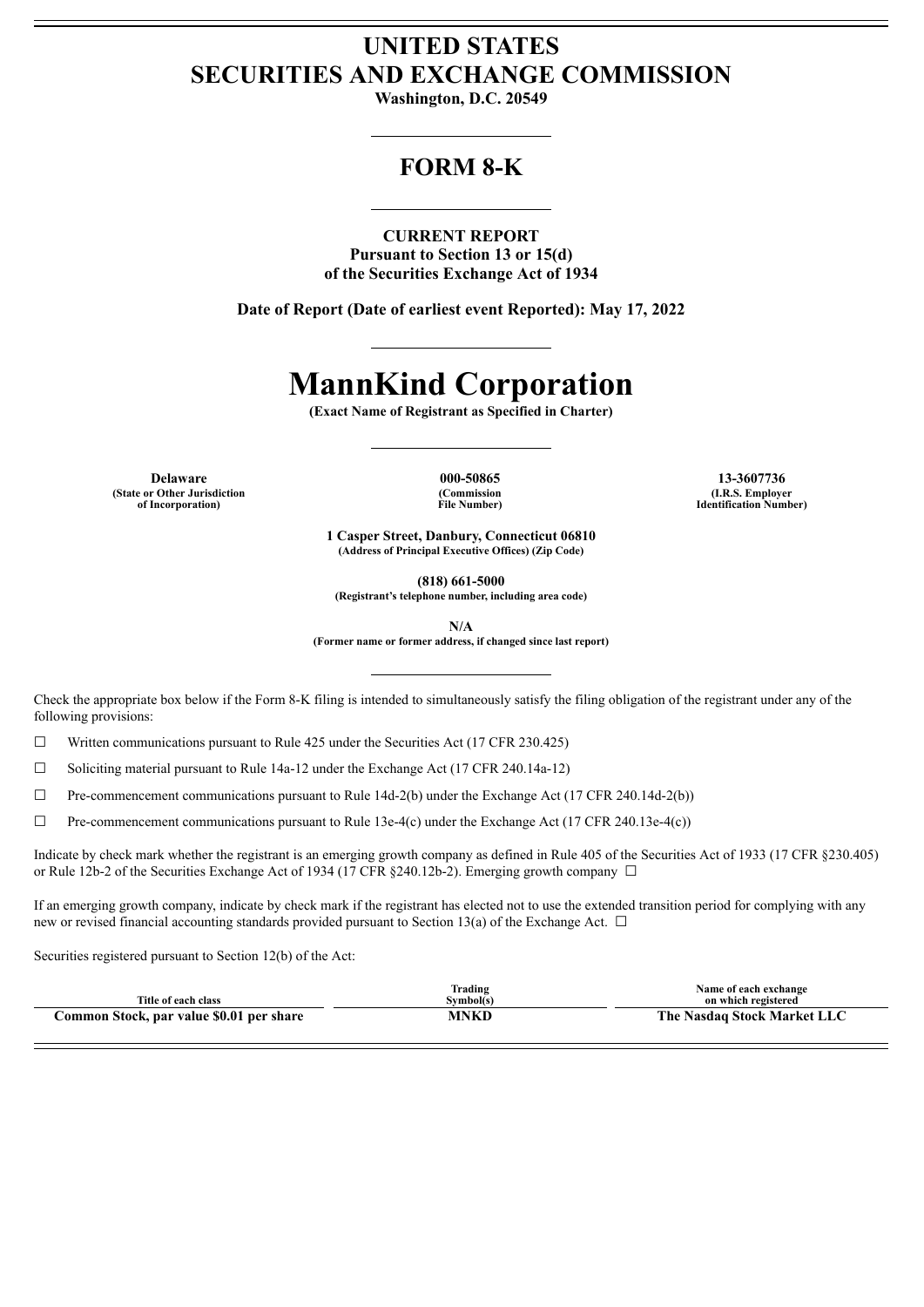#### Item 2.03 Creation of a Direct Financial Obligation or an Obligation under an Off-Balance Sheet Arrangement of a Registrant.

The information in Item 8.01 below related to the Assumed Facility Lease is incorporated by reference into this Item 2.03.

#### **Item 8.01 Other Events.**

On May 17, 2022, MannKind Corporation (the "Company") issued a press release announcing the execution of an asset purchase agreement (the "Agreement") between the Company, as purchaser, and Zealand Pharma A/S and Zealand Pharma US, Inc., as sellers (the "Sellers").

Pursuant to the Agreement, the Company has agreed to purchase from the Sellers certain assets used primarily in the business of developing, producing, marketing and selling V-Go®, a once-daily, wearable, insulin delivery device (the "Asset Purchase"). In consideration for the purchased assets, the Company will pay the Sellers \$10.0 million plus the book value of certain product inventory for finished goods (not to exceed \$7.0 million) and will assume certain liabilities from and after the closing date. In addition, the Company will be obligated to make one-time, sales-based milestone payments to the Sellers totaling up to a maximum of \$10.0 million upon the achievement of specified annual revenue milestones between \$40 and \$100 million.

The closing of the Asset Purchase under the Agreement is anticipated to occur in May 2022, subject to the satisfaction of certain closing conditions.

Up to 40 current or former employees of the Sellers will be offered employment at the Company, contingent upon the closing of the Asset Purchase. Some of these employees will be field-based sales representatives whereas others responsible for supply chain, quality and safety reporting will continue to be based in Marlborough, Massachusetts, where the Sellers maintain a leased facility with research and development, manufacturing, laboratory and general office space. The lease for this facility (the "Assumed Facility Lease") commenced in May 2017 and expires in February 2026, with a five-year extension option. Monthly lease payments are currently \$28,895, subject to an annual increase of approximately 4%, plus the estimated cost of maintaining the property and common areas by the landlord. Upon closing, the remaining term of the lease for this facility will be assigned to, and assumed by, the Company.

The Agreement contains customary representations and warranties and covenants of each of the parties. The Agreement also includes indemnification provisions whereby the Sellers will indemnify the Company for losses arising out of, among other things, inaccuracies in, or breaches of, their representations, warranties and covenants.

#### **Forward-Looking Statements**

Statements in this report that are not statements of historical fact are forward-looking statements. Words such as "plans," "expects," "intend," "will," "targeted," "potential" and similar expressions are intended to identify forward-looking statements. Forward-looking statements include statements regarding the anticipated timing for closing the Asset Purchase, the satisfaction of closing conditions, and the number of current or former employees of the Seller that will be offered employment at the Company and their positions. These forward-looking statements are based upon the Company's current expectations. Actual results and the timing of events could differ materially from those anticipated in such forward-looking statements as a result of various risks and uncertainties, which include risks and uncertainties regarding the satisfaction of closing conditions for the Asset Purchase and our estimates regarding personnel needs for the V-Go® business. Additional risks are detailed in the Company's filings with the Securities and Exchange Commission ("SEC"), including under the heading "Risk Factors" in MannKind's Quarterly Report on Form 10-Q for the quarter ended March 31, 2022, filed with the SEC on May 5, 2022. You are cautioned not to place undue reliance on these forward-looking statements, which speak only as of the date of this report. All forward-looking statements are qualified in their entirety by this cautionary statement, and the Company undertakes no obligation to revise or update any forward-looking statements to reflect events or circumstances after the date of this report.